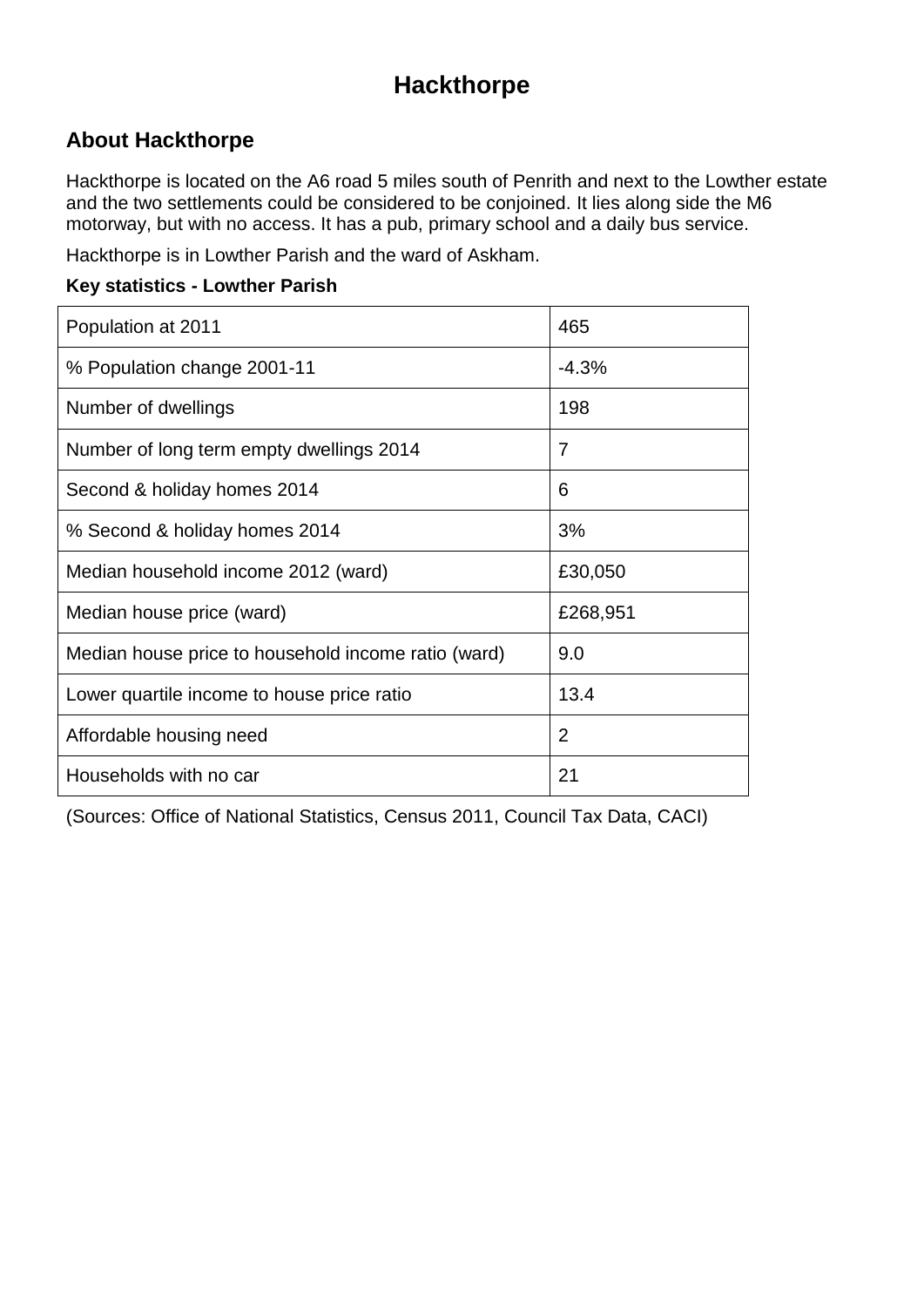

### **Map showing sites in Hackthorpe**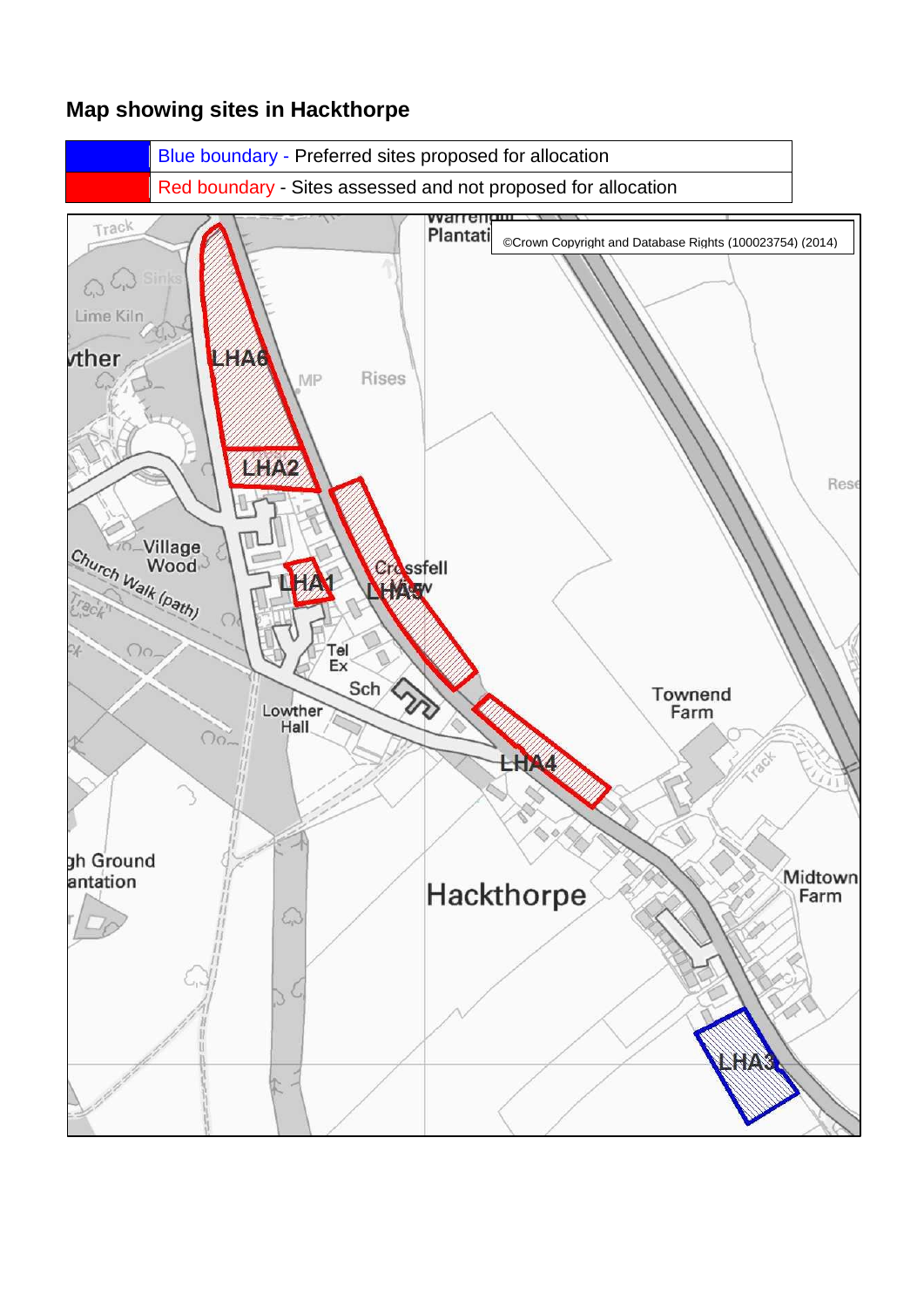## **Site Assessments**

#### **LHA 1 - Pattinson Close, Hackthorpe**

This site has been built out under planning permission 01/0559 and 14/0478.

### **LHA 2 – Land North of Woodlands, Hackthorpe**



### **LHA 2 - Land North of Woodlands, Hackthorpe**

| Is this site proposed for<br>development? | <b>No</b>                                                                                                                                                                                                                                                                                                                                                                                                                                                                |
|-------------------------------------------|--------------------------------------------------------------------------------------------------------------------------------------------------------------------------------------------------------------------------------------------------------------------------------------------------------------------------------------------------------------------------------------------------------------------------------------------------------------------------|
| <b>Size</b>                               | 0.39 hectares                                                                                                                                                                                                                                                                                                                                                                                                                                                            |
| <b>Potential Number of Houses</b>         | 12                                                                                                                                                                                                                                                                                                                                                                                                                                                                       |
| Brownfield?                               | <b>No</b>                                                                                                                                                                                                                                                                                                                                                                                                                                                                |
| <b>Description</b>                        | The site is on the northern edge of the village, adjacent<br>to the A6. The site is Greenfield and is currently utilised<br>as agricultural land. The site is undulating but its<br>topography would not effect development. There is<br>currently no access to the site, but it's believed an<br>access point would be achievable. The site is located on<br>the edge of the settlement and its development would<br>extend the settlement north into open countryside. |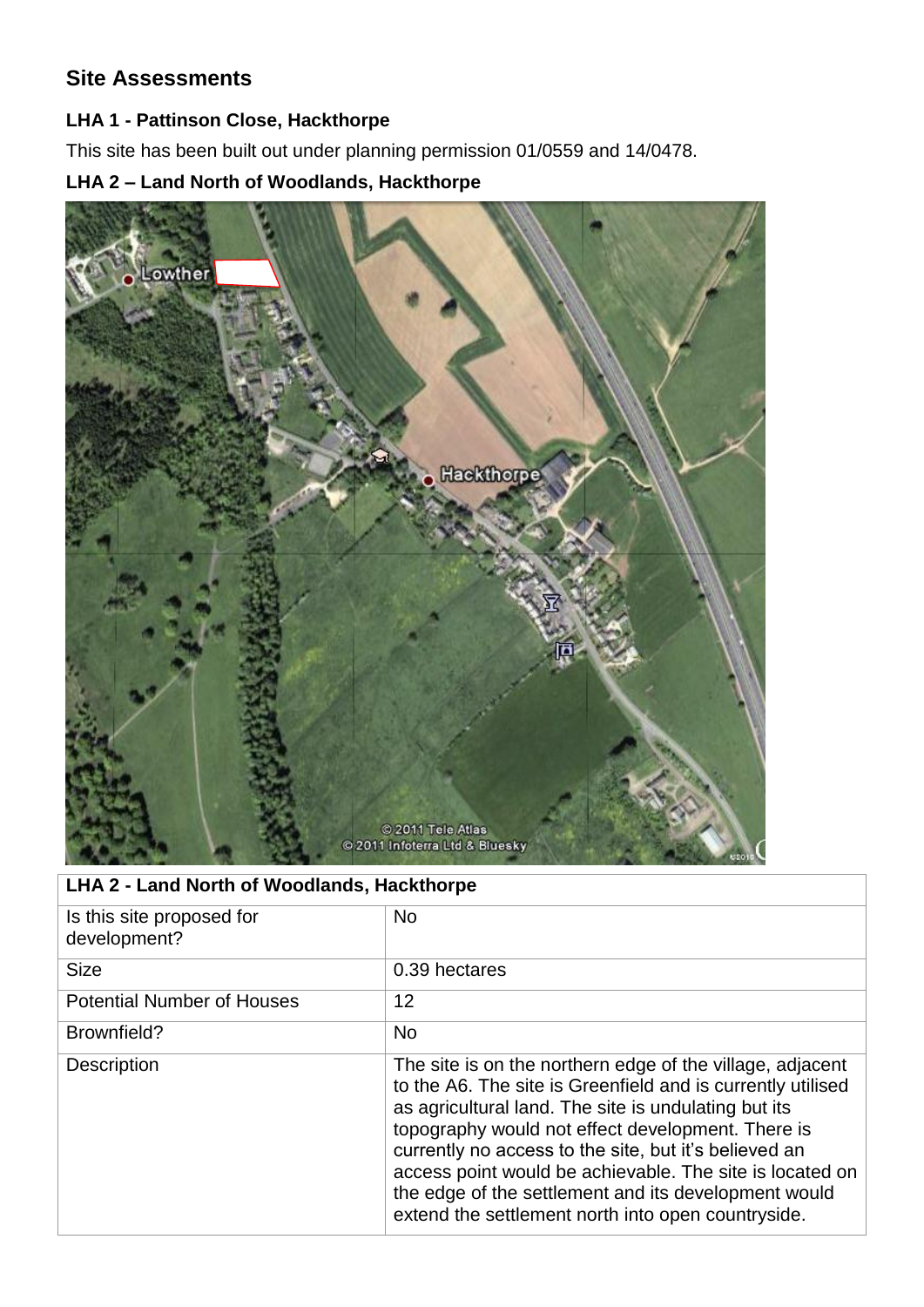| LHA 2 - Land North of Woodlands, Hackthorpe |                                                                                                                                                                                                       |  |
|---------------------------------------------|-------------------------------------------------------------------------------------------------------------------------------------------------------------------------------------------------------|--|
| Is the site suitable?                       | Currently unknown.                                                                                                                                                                                    |  |
| Is the site available?                      | The land owner's agent has confirmed that the site is<br>available.                                                                                                                                   |  |
| Is the site achievable?                     | Currently unknown.                                                                                                                                                                                    |  |
| When will the site be developed?            | The site is currently not proposed for allocation.                                                                                                                                                    |  |
| <b>Issues/Constraints</b>                   | <b>Positive considerations</b><br>Access is achievable.<br>Not within 250m of any historic landscape or<br>environmental designation.<br>Not in flood zones 2 or 3.<br><b>Issues to consider</b>      |  |
| Public consultation response                | Greenfield site.<br>On the edge of the settlement and in keeping<br>$\bullet$<br>with pattern of development, but would extend<br>the settlement.<br>Not included in previous rounds of consultation. |  |
| Source/Reason it is proposed                | The site was put forward for assessment.                                                                                                                                                              |  |

The site has a score of 73% with the higher the score the more preferable the site subject to overcoming issues raised.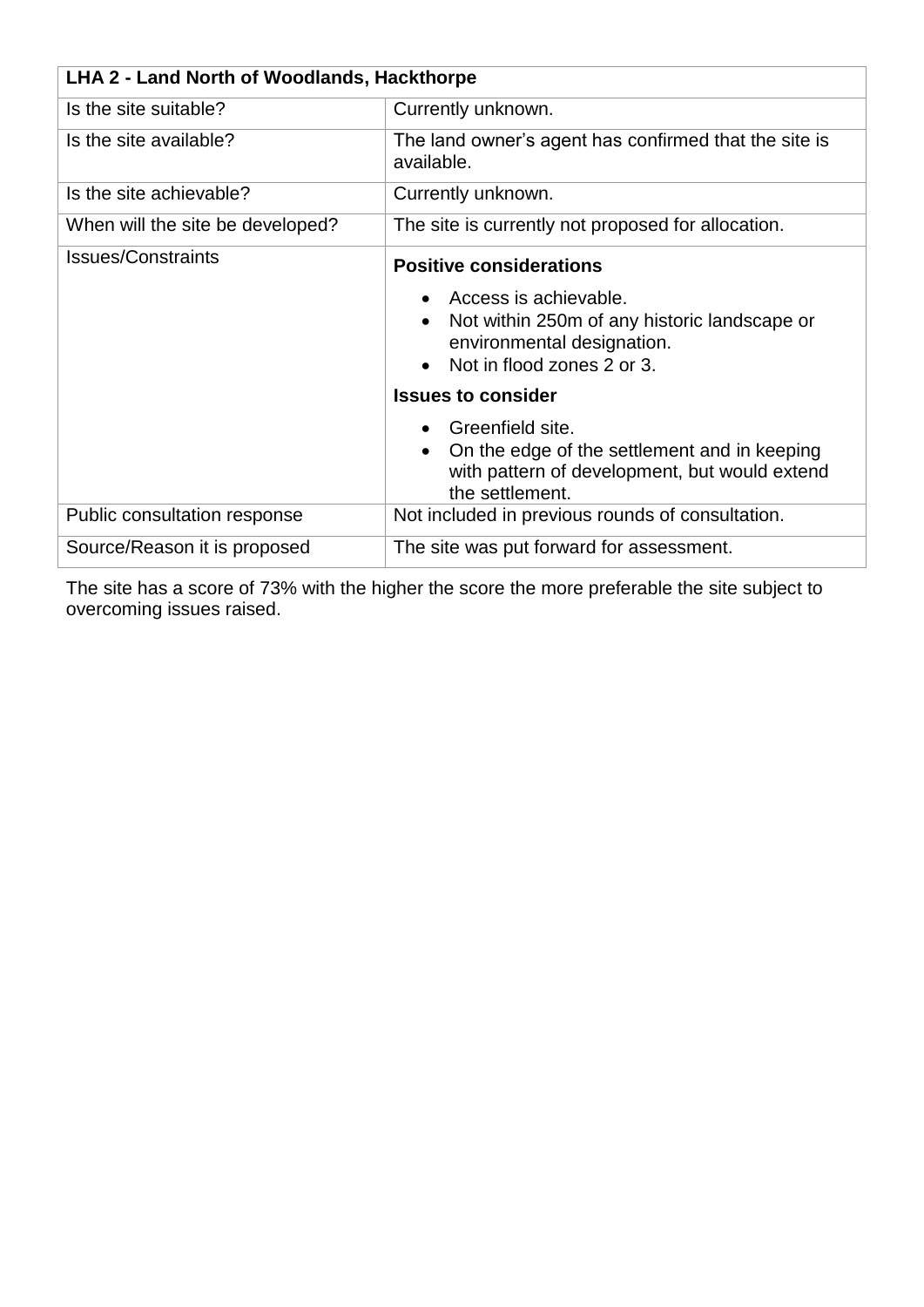### **LHA 3 - Land opposite Stevennketh, Hackthorpe**



# **LHA 3 - Land opposite Stevennketh, Hackthorpe**

| Is this site proposed for<br>development? | Yes                                                                                                                                                                                                                                                                                                                                                                                                     |
|-------------------------------------------|---------------------------------------------------------------------------------------------------------------------------------------------------------------------------------------------------------------------------------------------------------------------------------------------------------------------------------------------------------------------------------------------------------|
| <b>Size</b>                               | 0.68 hectares                                                                                                                                                                                                                                                                                                                                                                                           |
| <b>Potential Number of Houses</b>         | 8                                                                                                                                                                                                                                                                                                                                                                                                       |
| Brownfield?                               | <b>No</b>                                                                                                                                                                                                                                                                                                                                                                                               |
| Description                               | The site is located on the southern edge of the<br>settlement, adjacent to the A6. The site is Greenfield and<br>is currently utilised for agricultural gazing. There is an<br>existing access serving the site which would be adequate<br>for residential development subject to Highways<br>approval. The site is located on the edge of the village<br>and its development would extend the village. |
| Is the site suitable?                     | Yes.                                                                                                                                                                                                                                                                                                                                                                                                    |
| Is the site available?                    | The land owner's agent has confirmed that the site is<br>available.                                                                                                                                                                                                                                                                                                                                     |
| Is the site achievable?                   | Currently unknown.                                                                                                                                                                                                                                                                                                                                                                                      |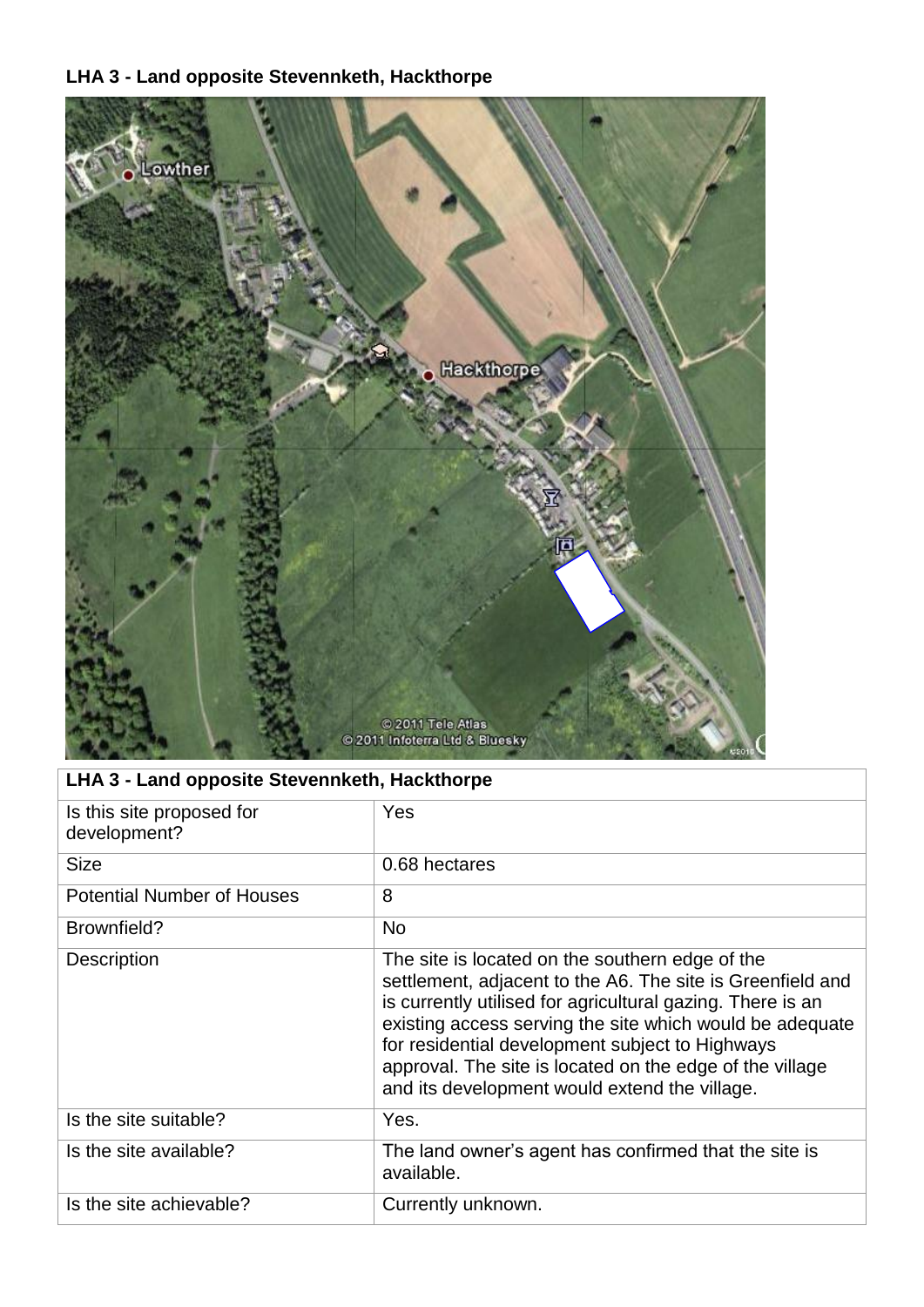| LHA 3 - Land opposite Stevennketh, Hackthorpe |                                                                             |  |
|-----------------------------------------------|-----------------------------------------------------------------------------|--|
| When will the site be developed?              | 2014-19.                                                                    |  |
| <b>Issues/Constraints</b>                     | <b>Positive considerations</b><br>Not in flood zones 2 or 3.                |  |
|                                               | Good access.                                                                |  |
|                                               | Not within 250m of any historic landscape or<br>environmental designations. |  |
|                                               | <b>Issues to consider</b>                                                   |  |
|                                               | • Greenfield site.                                                          |  |
|                                               | Extends village.                                                            |  |
|                                               | Noise disturbance from A6 and nearby M6.                                    |  |
| Public consultation response                  | Not included in previous rounds of consultation.                            |  |
| Source/Reason it is proposed                  | The site was put forward for assessment.                                    |  |

The site has a score of 74% with the higher the score the more preferable the site subject to overcoming issues raised.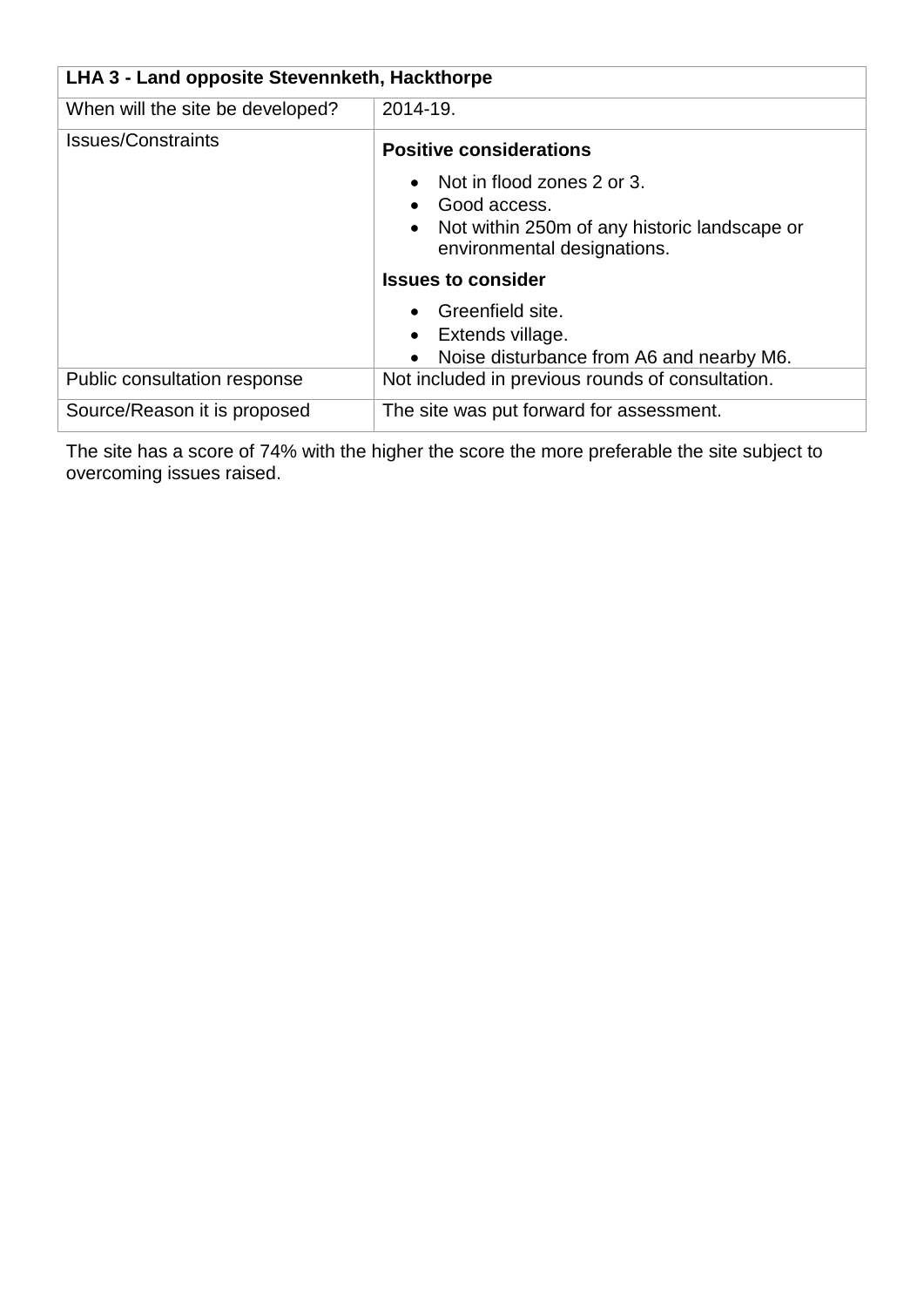## **LHA 4 - Land opposite Eden House, Hackthorpe**



|  |  | LHA 4 - Land opposite Eden House, Hackthorpe |  |
|--|--|----------------------------------------------|--|
|  |  |                                              |  |

| Is this site proposed for<br>development? | <b>No</b>                                                                                                                                                                                                                                                                                                                                                                                                                                                                                                                                                                   |
|-------------------------------------------|-----------------------------------------------------------------------------------------------------------------------------------------------------------------------------------------------------------------------------------------------------------------------------------------------------------------------------------------------------------------------------------------------------------------------------------------------------------------------------------------------------------------------------------------------------------------------------|
| <b>Size</b>                               | 0.45 hectares                                                                                                                                                                                                                                                                                                                                                                                                                                                                                                                                                               |
| <b>Potential Number of Houses</b>         | 14                                                                                                                                                                                                                                                                                                                                                                                                                                                                                                                                                                          |
| Brownfield?                               | <b>No</b>                                                                                                                                                                                                                                                                                                                                                                                                                                                                                                                                                                   |
| Description                               | The site is a greenfield site currently in agricultural use. It<br>is a linear site adjacent to the A6 which is in keeping with<br>the pattern of development in Hackthorpe; however its<br>large scale is discordant with the character of the<br>settlement. It is located within the settlement but is<br>generally out of character with the pattern of development<br>which has previously been focussed on the western side<br>of the A6. There is an access point to the site via a farm<br>gate, which could be upgraded to accommodate<br>residential development. |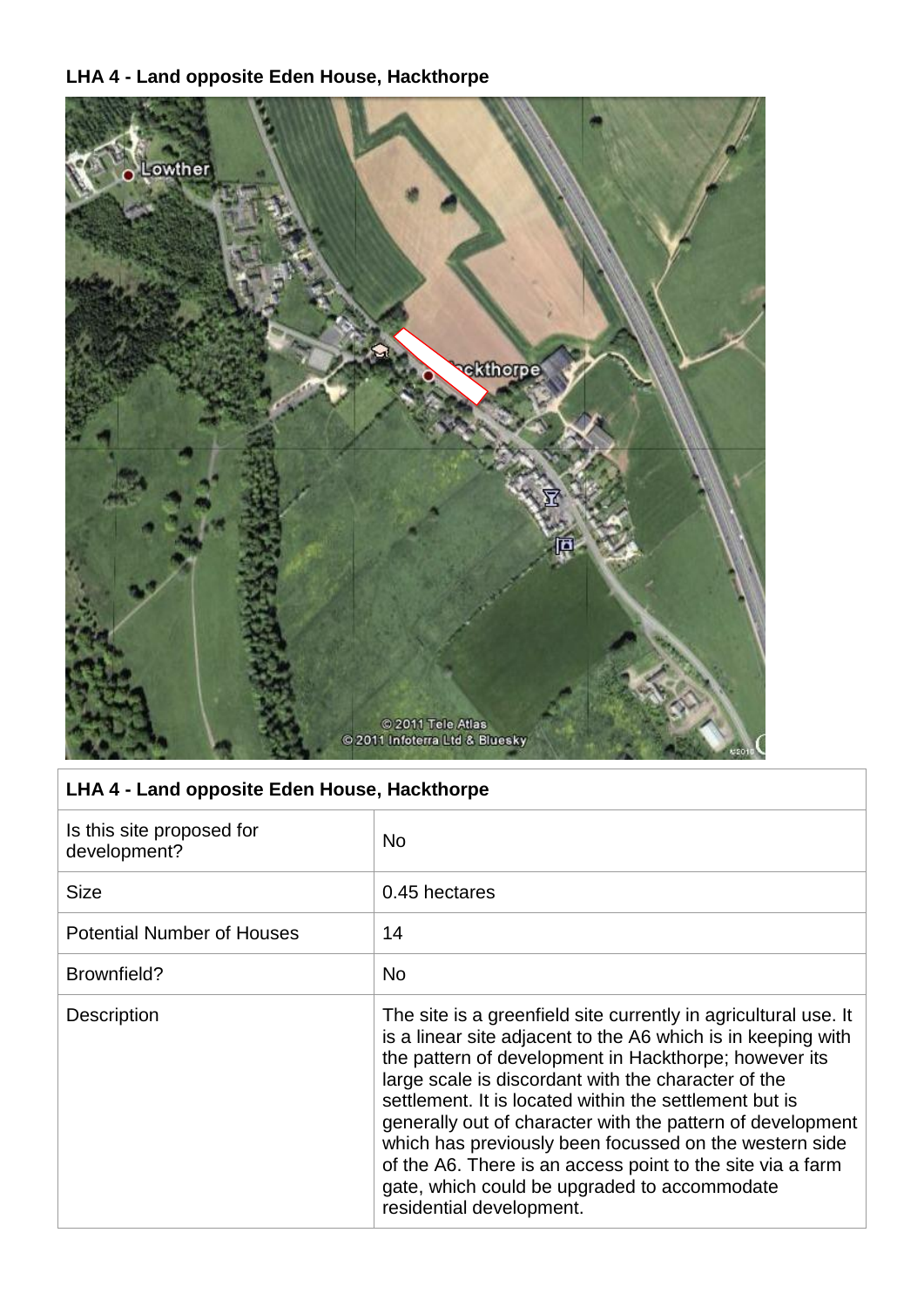| LHA 4 - Land opposite Eden House, Hackthorpe |                                                                          |  |
|----------------------------------------------|--------------------------------------------------------------------------|--|
|                                              |                                                                          |  |
| Is the site suitable?                        | Currently unknown.                                                       |  |
| Is the site available?                       | Currently unknown.                                                       |  |
| Is the site achievable?                      | Currently unknown.                                                       |  |
| When will the site be developed?             | The site is not currently proposed for allocation.                       |  |
| <b>Issues/Constraints</b>                    | <b>Positive considerations</b>                                           |  |
|                                              | No flood risk or contamination issues.                                   |  |
|                                              | Access is good.                                                          |  |
|                                              | Not within 250m of a historic landscape or<br>environmental designation. |  |
|                                              | <b>Issues to consider</b>                                                |  |
|                                              | Greenfield site.                                                         |  |
|                                              | Not in keeping with the character of the settlement                      |  |
|                                              | and the historic pattern of development.                                 |  |
|                                              | Potential noise disturbance from A6.                                     |  |
| Public consultation response                 | Not included in previous rounds of consultation.                         |  |
| Source/Reason it is proposed                 | The site was put forward for assessment.                                 |  |

The site has a score of 74% with the higher the score the more preferable the site subject to overcoming issues rose.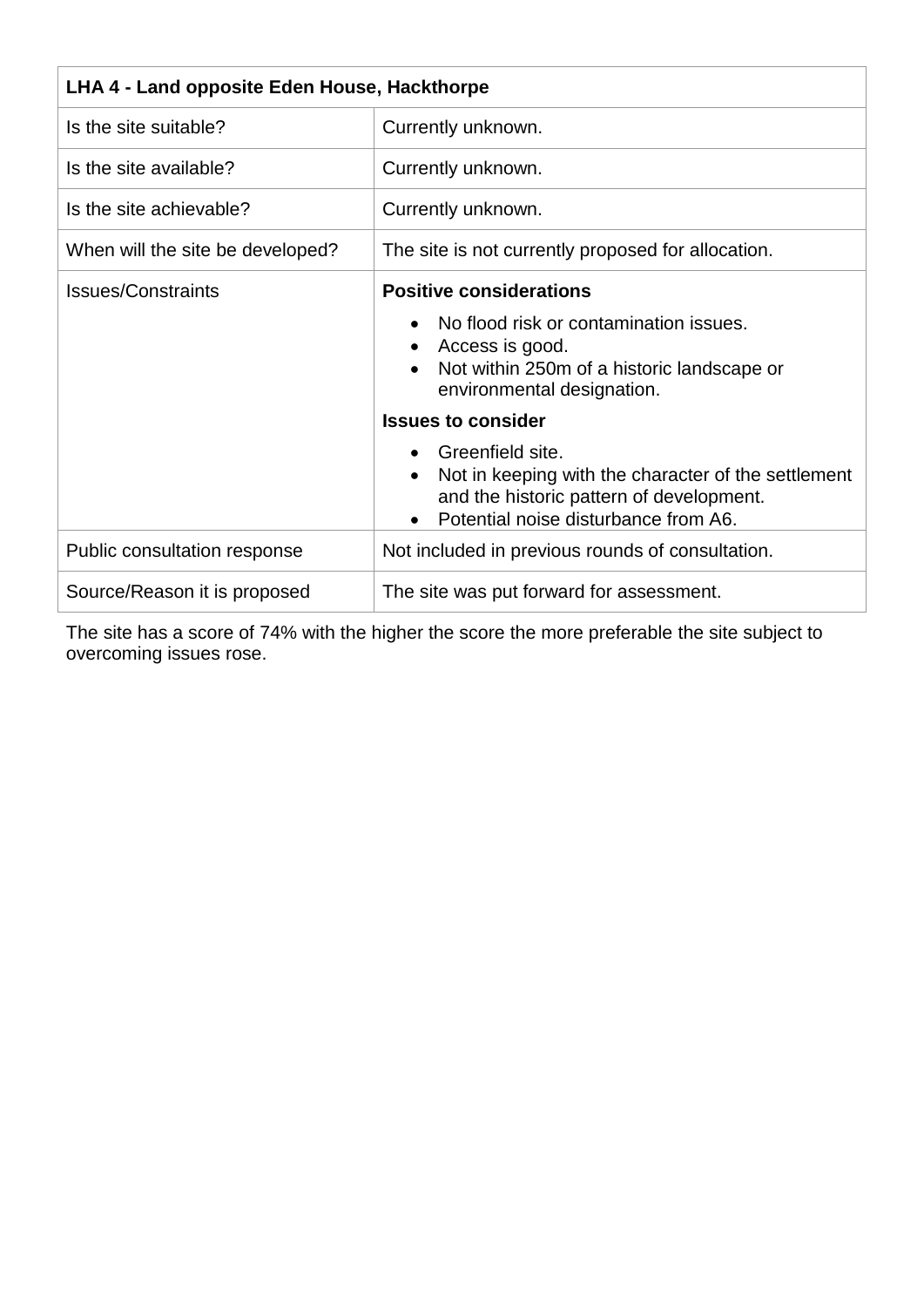#### **LHA 5 - Land opposite Cross Fell View, Hackthorpe**



# **LHA 5 - Land opposite Cross Fell View, Hackthorpe**

| Is this site proposed for<br>development? | <b>No</b>                                                                                                                                                                                                                                                                                                                                                                                                                                                                                                                                     |
|-------------------------------------------|-----------------------------------------------------------------------------------------------------------------------------------------------------------------------------------------------------------------------------------------------------------------------------------------------------------------------------------------------------------------------------------------------------------------------------------------------------------------------------------------------------------------------------------------------|
| <b>Size</b>                               | 0.91 hectares                                                                                                                                                                                                                                                                                                                                                                                                                                                                                                                                 |
| <b>Potential Number of Houses</b>         | 27                                                                                                                                                                                                                                                                                                                                                                                                                                                                                                                                            |
| Brownfield?                               | <b>No</b>                                                                                                                                                                                                                                                                                                                                                                                                                                                                                                                                     |
| <b>Description</b>                        | The site is a Greenfield site currently in agricultural use.<br>It's a linear site adjacent to the A6 which is in keeping<br>with the pattern of development in Hackthorpe; however<br>its large scale is discordant with the character of the<br>settlement. It is located within the settlement but is<br>generally out of character with the pattern of development<br>which has previously been focussed on the western side<br>of the A6. There is access issues associated with the<br>site, as it is at a different level to the road. |
| Is the site suitable?                     | Currently unknown.                                                                                                                                                                                                                                                                                                                                                                                                                                                                                                                            |
| Is the site available?                    | Currently unknown.                                                                                                                                                                                                                                                                                                                                                                                                                                                                                                                            |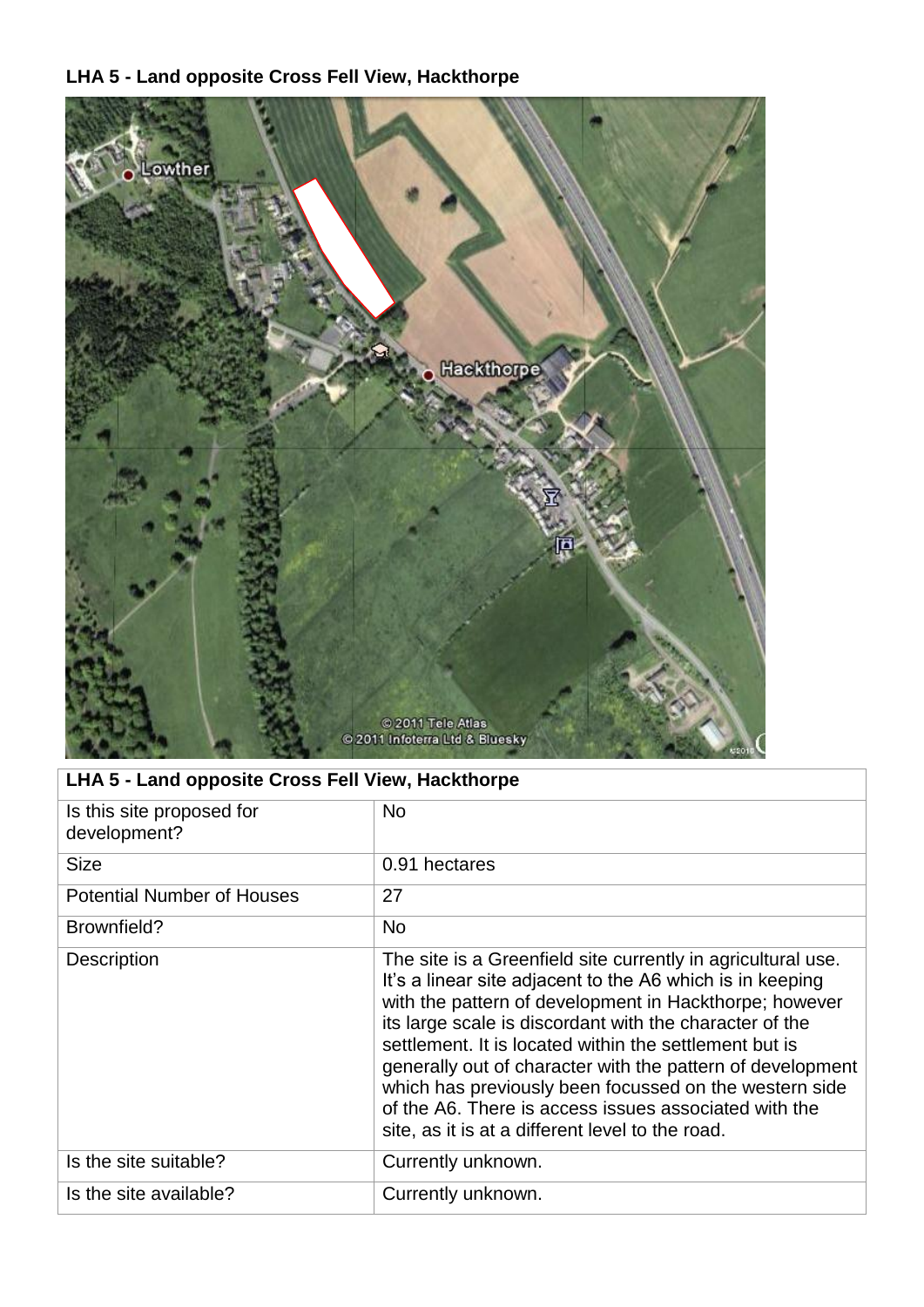| LHA 5 - Land opposite Cross Fell View, Hackthorpe |                                                                                                                                                                      |  |
|---------------------------------------------------|----------------------------------------------------------------------------------------------------------------------------------------------------------------------|--|
| Is the site achievable?                           | Currently unknown.                                                                                                                                                   |  |
| When will the site be developed?                  | The site is not currently proposed for allocation.                                                                                                                   |  |
| <b>Issues/Constraints</b>                         | <b>Positive considerations</b>                                                                                                                                       |  |
|                                                   | No flood risk or contamination issues.<br>• Not within 250m of a historic landscape or<br>environmental designation.                                                 |  |
|                                                   | <b>Issues to consider</b>                                                                                                                                            |  |
|                                                   | Greenfield site.<br>Access is an issue with different levels.<br>Extends settlement into open countryside<br>somewhat.<br>Discordant with character and scale of the |  |
|                                                   | settlement.<br>Potential noise disturbance from the A6.                                                                                                              |  |
| Public consultation response                      | Not included in previous consultation.                                                                                                                               |  |
| Source/Reason it is proposed                      | The site was put forward for assessment.                                                                                                                             |  |

The site has a score of 70% with the higher the score the more preferable the site subject to overcoming issues raised.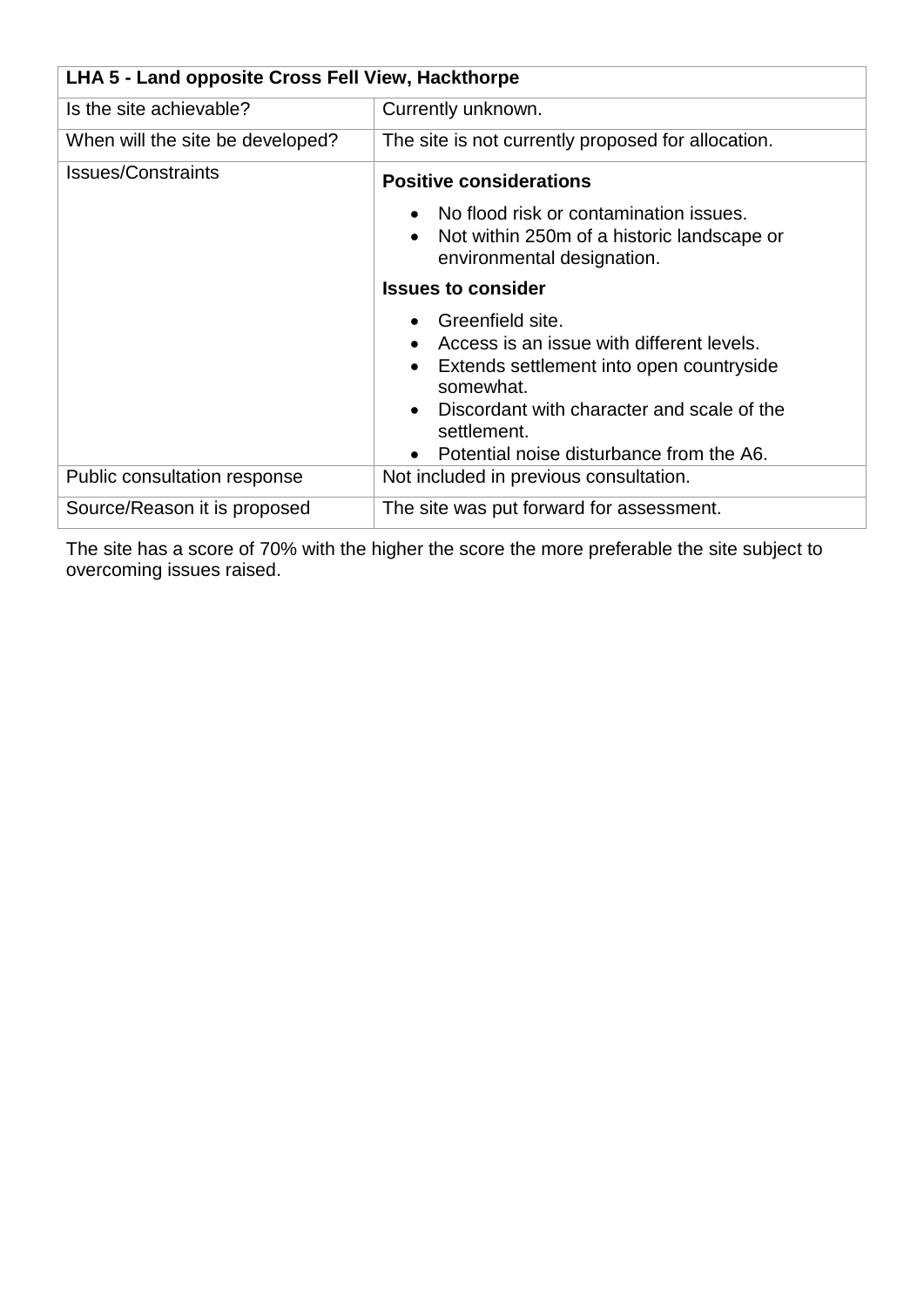# **LHA 6 - Land adjacent to Village Wood, Hackthorpe**



| LHA 6 - Land adjacent to Village Wood, Hackthorpe |                                                                                                                                                                                                                                                                                                                                                                                                                                                                                          |  |
|---------------------------------------------------|------------------------------------------------------------------------------------------------------------------------------------------------------------------------------------------------------------------------------------------------------------------------------------------------------------------------------------------------------------------------------------------------------------------------------------------------------------------------------------------|--|
| Is this site proposed for<br>development?         | <b>No</b>                                                                                                                                                                                                                                                                                                                                                                                                                                                                                |  |
| <b>Size</b>                                       | 1.39 hectares                                                                                                                                                                                                                                                                                                                                                                                                                                                                            |  |
| <b>Potential Number of Houses</b>                 | 32                                                                                                                                                                                                                                                                                                                                                                                                                                                                                       |  |
| Brownfield?                                       | <b>No</b>                                                                                                                                                                                                                                                                                                                                                                                                                                                                                |  |
| <b>Description</b>                                | The site is on the northern edge of the village, adjacent to<br>the A6. The site is Greenfield and is currently utilised as<br>agricultural land. The site is undulating with marked dips<br>to the north and west of the site. There is currently no<br>access to the site, but it's believed an access point would<br>be achievable through LHA2. The site is located on the<br>edge of the settlement and its development would extend<br>the settlement north into open countryside. |  |
| Is the site suitable?                             | No.                                                                                                                                                                                                                                                                                                                                                                                                                                                                                      |  |
| Is the site available?                            | The land owner's agent has confirmed that the site is<br>available.                                                                                                                                                                                                                                                                                                                                                                                                                      |  |
| Is the site achievable?                           | No.                                                                                                                                                                                                                                                                                                                                                                                                                                                                                      |  |
| When will the site be developed?                  | The site is currently not proposed for allocation.                                                                                                                                                                                                                                                                                                                                                                                                                                       |  |
| <b>Issues/Constraints</b>                         | <b>Positive considerations</b><br>Access is achievable.<br>Not within 250m of any historic landscape or<br>environmental designation.<br>Not in flood zones 2 or 3.                                                                                                                                                                                                                                                                                                                      |  |
|                                                   | <b>Issues to consider</b>                                                                                                                                                                                                                                                                                                                                                                                                                                                                |  |